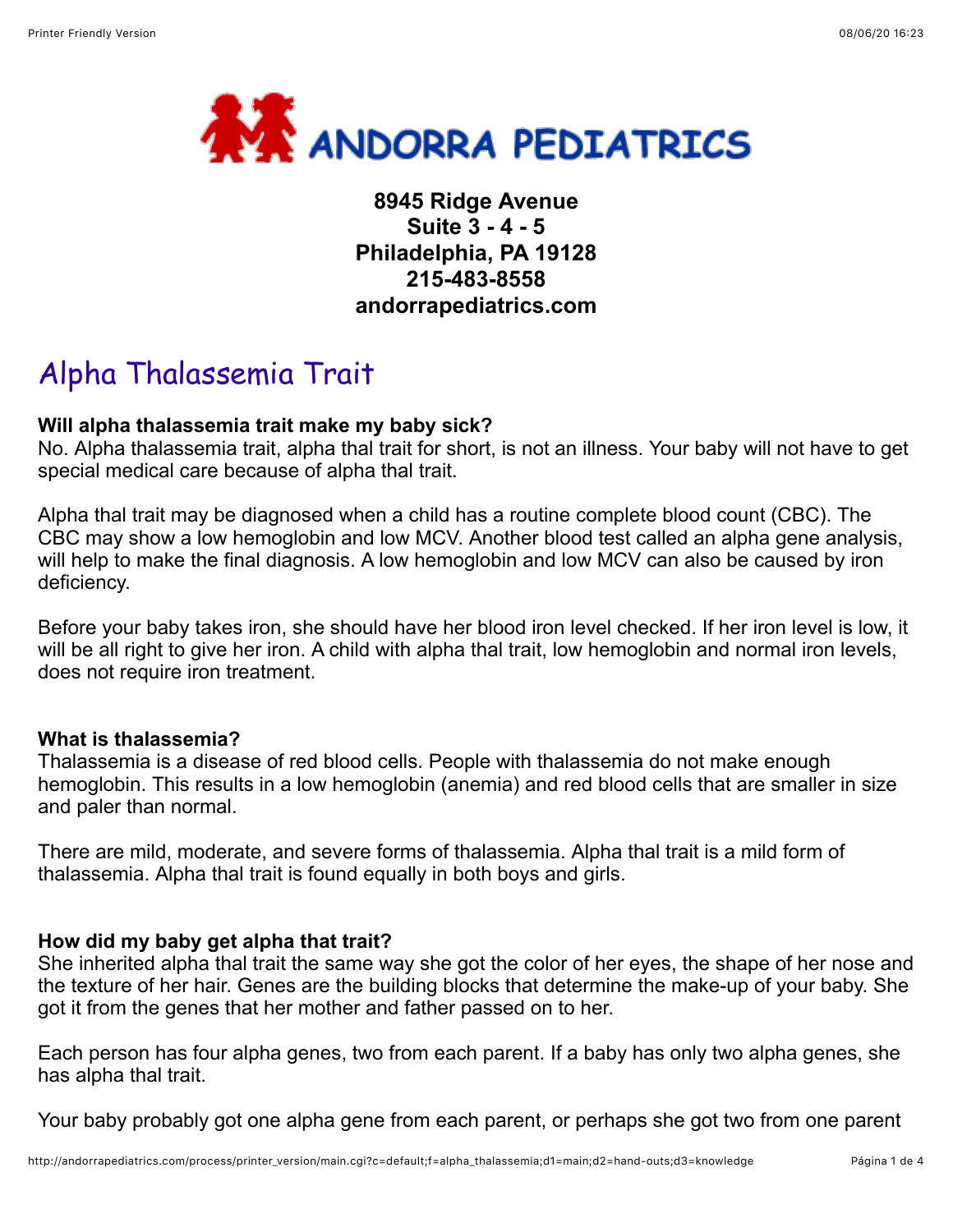and none from the other. In either case, she ended up with two instead of four alpha genes.

#### **What exactly is hemoglobin?**

Hemoglobin is inside the red blood cells. It helps them carry oxygen from the air in our lungs to all parts of the body. Hemoglobin also gives blood its deep red color. Hemoglobin is made up of two parts: Proteins called globin, and iron chemicals called heme: (Heme + globin = Hemoglobin

#### **What is alpha thalassemia?**

The usual hemoglobin in our red blood cells is hemoglobin A. Hemoglobin A is made of two types of globin: alpha and beta. In alpha thalassemia, not enough alpha globin is made in the red blood cells.

#### **Alpha thal trait - what does that really mean?**

Alpha thal trait is a mild form of alpha thalassemia. In alpha thal trait, there is enough alpha globin for normal health.

Your baby may have a slightly lower hemoglobin (anemia). Her red blood cells might be a little small in size and look paler. None of these things will make her sick or require special medical attention.

Alpha thal trait is more common in people from tropical and sub-tropical parts of the world.

#### **Should we, the parents, take a blood test?**

Before you have your next baby, we suggest that you and your partner get special blood tests. We all have two sets of genes for hemoglobin. One set is passed on to the baby from each parent.

Only if both you and your partner are tested can you know exactly what kind of hemoglobin condition your next child could have. Look carefully at the inheritance pattern for the possibilities of having a baby with alpha thalassemia.

#### **Inheritance Pattern for Alpha Thalassemia**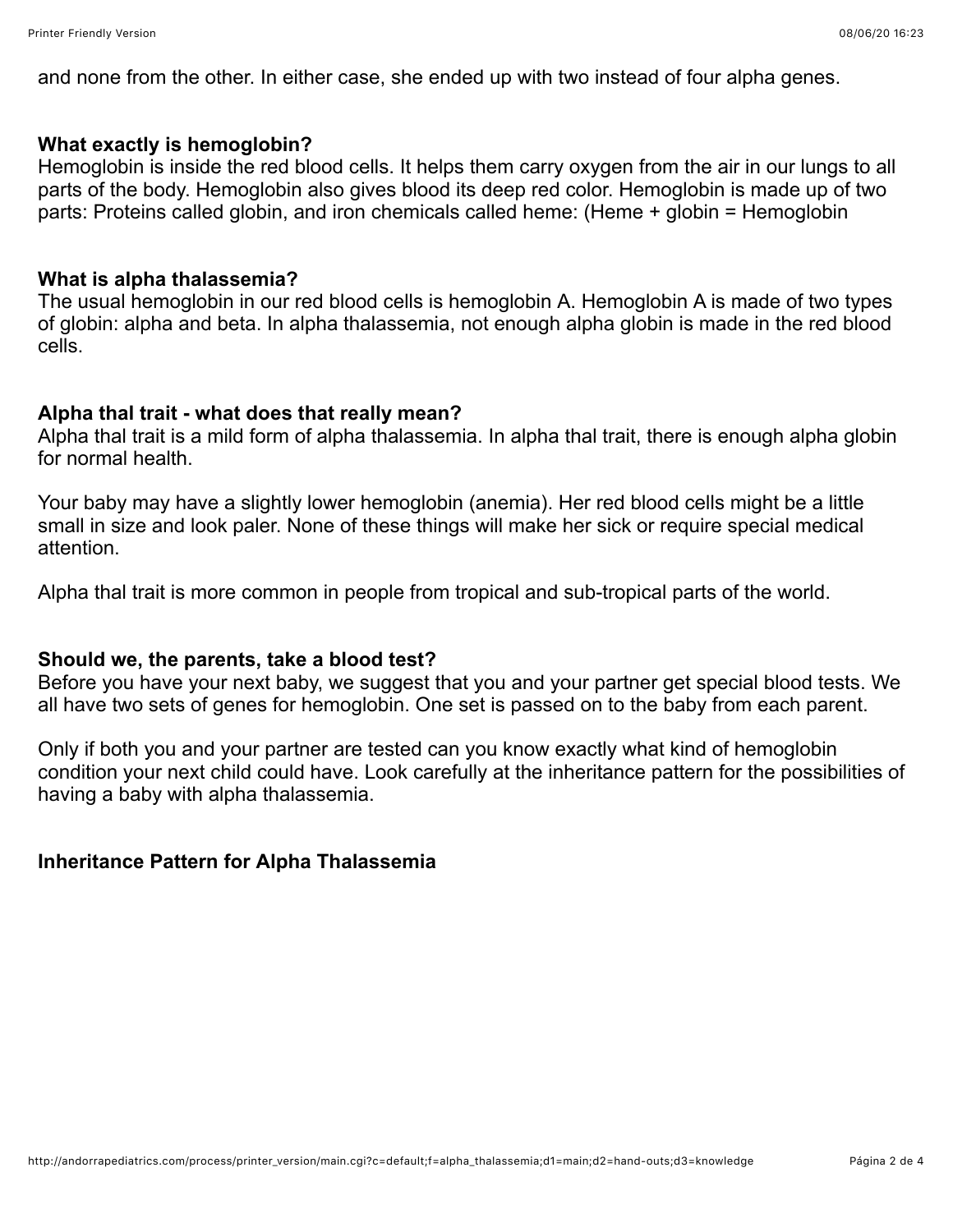

 $\alpha^*/\alpha^*$  (alpha thalassemia trait; alpha gene number, 2)

Note: Alpha genes are inherited in pairs, one pair  $(\alpha \alpha)$  from each parent. A person with normal alpha genes has four (αα/αα). Alpha thalassemia may result in a total of 3, 2, 1 or 0 alpha genes. There are two common types of alpha thalassemia:

alpha-plus ( $\alpha$ <sup>+</sup>) and alpha-zero ( $\alpha$ <sup>o</sup>) In  $\alpha^*$  thalassemia, one of the 2  $\alpha$  genes is removed (deleted)  $\alpha$ -; and, in  $\alpha$ <sup>o</sup> thalassemia, both  $\alpha$  genes are deleted  $-$ -. In this example we have shown alpha-plus ( $\alpha$ <sup>+</sup>) thalassemia.